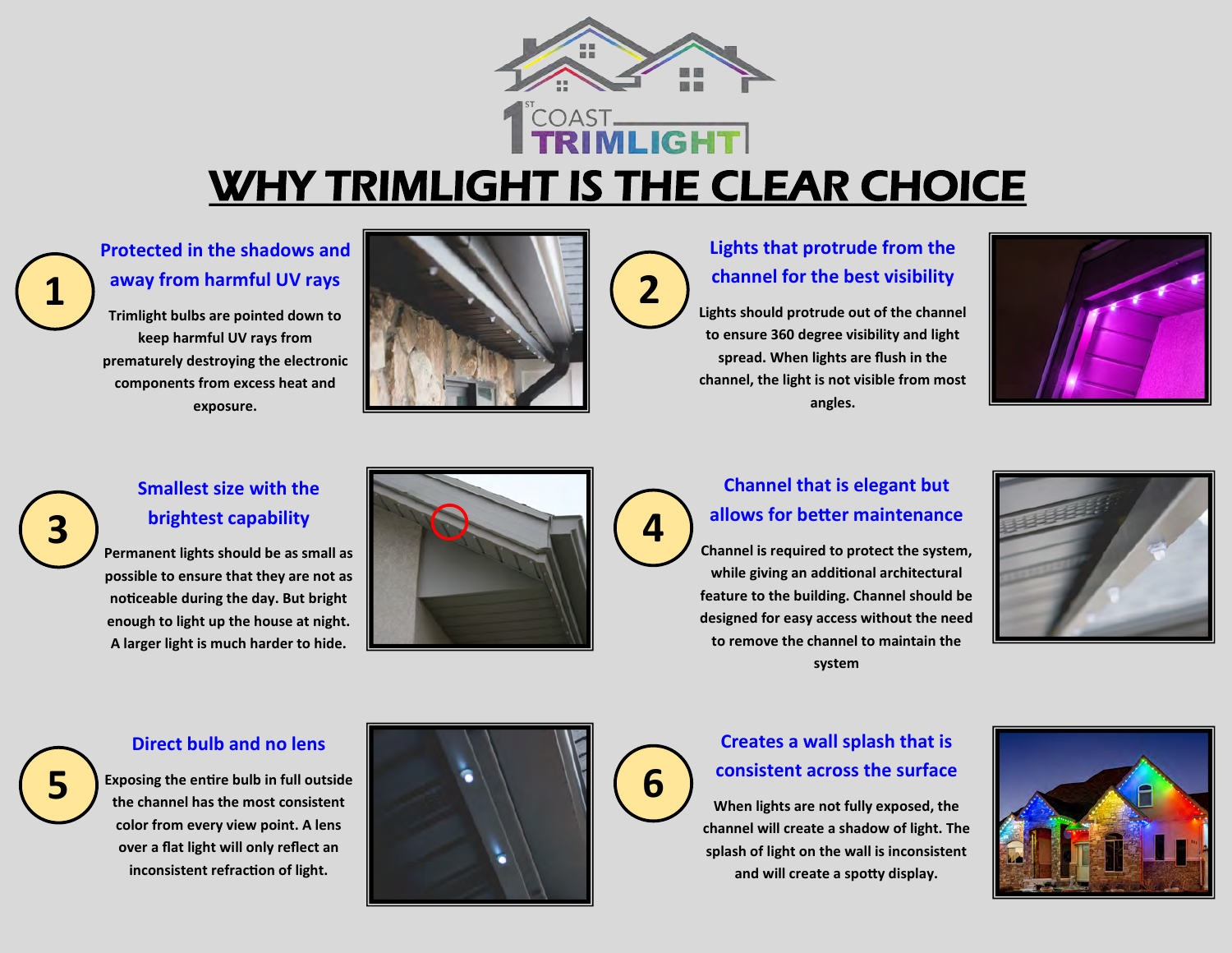

## FEATURES THAT ENHANCE YOUR EXPERIENCE

**2**

## **Easily choose up to 16 Million**

**colors**

**1**

**3**

**5**

**With a simple finger swipe, a user can find up to 16 million different colors to display within the Trimlight system.**



### **Preset Programs**

**Built in preset programs that allow a user to control their lights. Customizable colors, patterns, and movements will make your lights unique with an endless amount of options.**



### **Simple sequence creation**

**Simply drag one of our set colors, or your own custom color into the sequence bar for your own pattern. With a simple option to set that pattern into multiple different movements or nonmovement.**



### **Saved library for favorites**

**Saving patterns and naming them something memorable is important with all of this technology. Deleting ones that aren't used enough is also just as important. Easily save up to 30 different favorites to use all year long.**



### **365 day calendar timer**

**Setting up your entire year at one time saves you so much time! Make sure to schedule each and every amazing holiday or event that reoccurs every year. You don't need to remember, the Trimlight app will.**





### **Daily Timer**

**Use our daily timer if you like to use your lights daily, and not just for the Holidays. You can set up to 2 different daily timers for each day.**

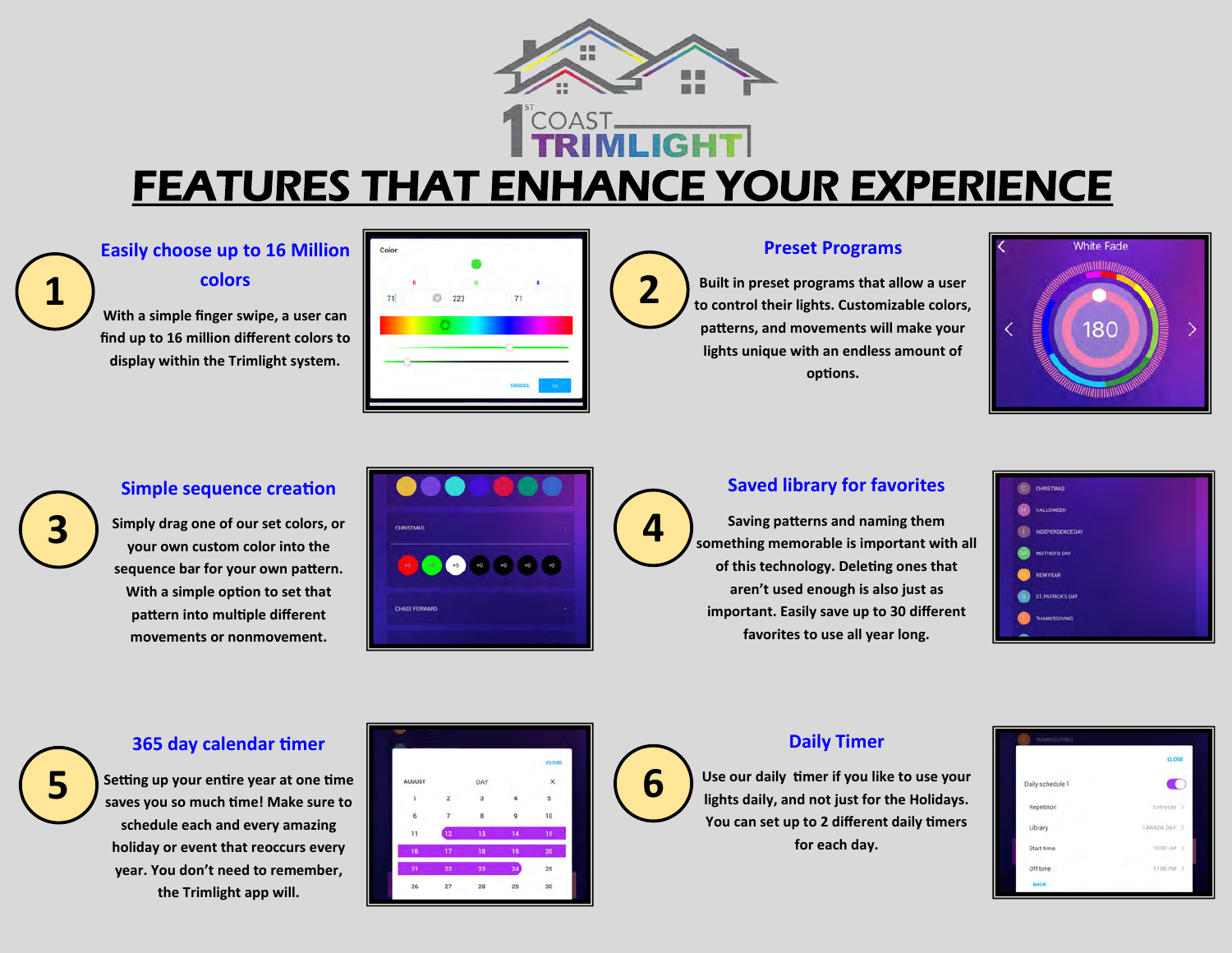

## THE #1 REASON TO GET TRIMLIGHT



### LIFETIME GUARANTEE ON ALL PARTS

All parts are guaranteed for the manufacturers estimated lifespan of the parts. This amount of time is dependent upon the usage that the individual part sustains. If used just around the holidays, this amount could be upwards of 30-40 years. But if used nightly, this amount of time could be around 7-8 years. Lifespan of the controls can be affected by future technology changes.

(Ridge Channel Lights and Lights faced out or vertical have a limited 1 year warranty)





## 2 YEAR LABOR WARRANTY

Any labor costs to make repairs on manufacturer defective parts are covered in full for the first 2 years. This may include faulty bulbs, power supply parts, LED controllers, connections, aluminum channel finish, etc.

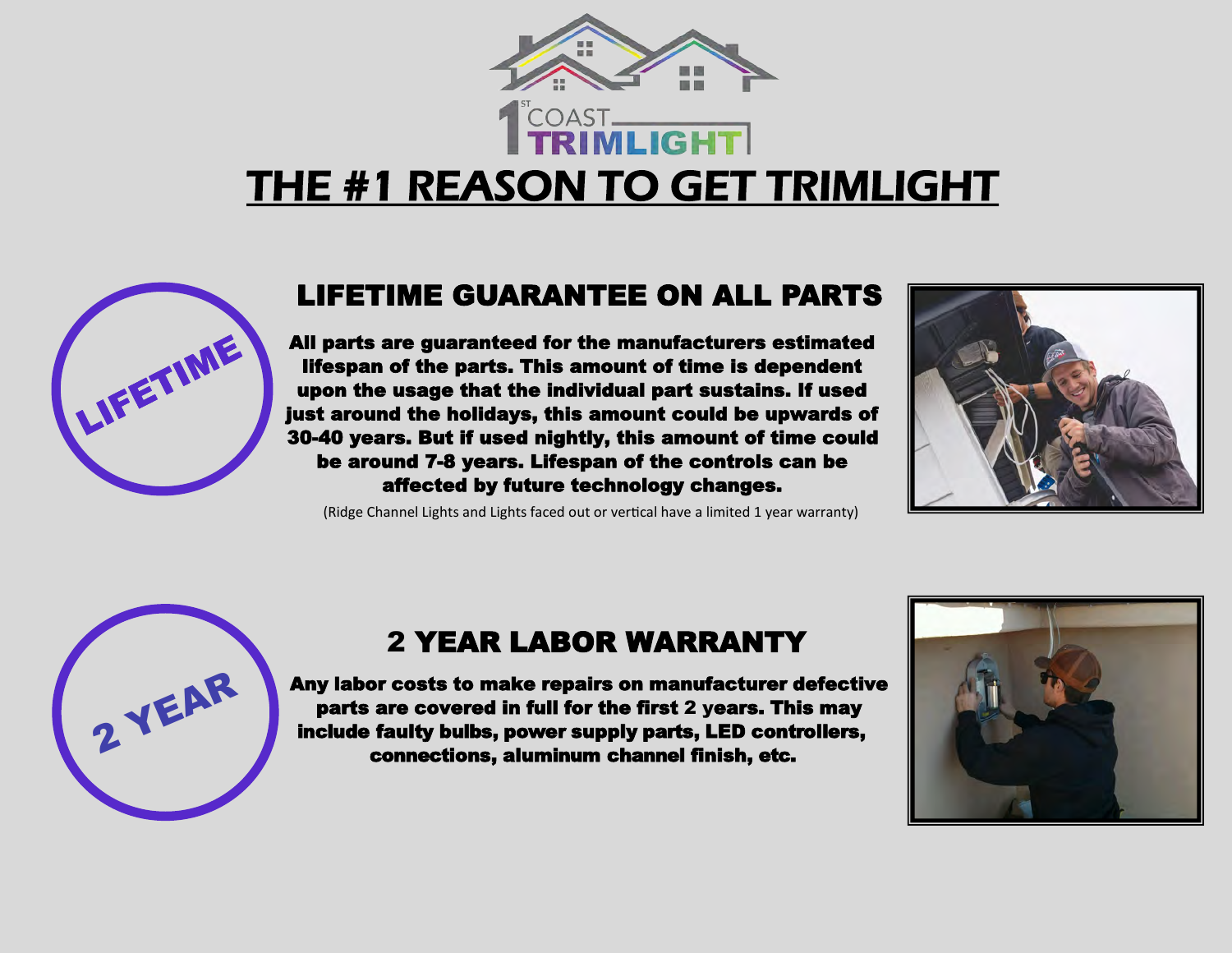

## A SMALL SAMPLE OF OUR CUSTOMER REVIEWS



#### Pamela GREENSPON

#### **★★★★★** a month ago

We love everything about Trimlight!! The showroom was impressive but most importantly, Johnny (?) was great!! He went above and beyond to make sure we had all the information required to make the right decision to purchase permanent lighting. After signing the contract on March 27, the first date available for installation was May 6th. Todd came out to the house to take measurements and get/got things right. The installers were on time and did a fantastic job!! Very pleased. Worth the wait!!



### **Jeff Davis** 10 reviews

#### **★★★★★** a month ago

About the same price as a competitor that we looked at, and their system is so much better. The lights got installed earlier than scheduled, the install took only a few hours, the track perfectly matches our eaves so the lights are unnoticeable during the day, and they look gorgeous at night. The app is super easy to use, and has so many options.



### **Andy DeJulis**

Local Guide 16 reviews 5 photos

#### **★★★★★** a year ago - ■

TrimLight was quick to come and bid, and got my lights installed much faster than anticipated. Randi was excellent with communication, and although the pricing for permanent lights is much higher than regular old bulbs from your local hardware store, the options and longevity far outweigh the cost. My house is super tall and sloped, so my wife appreciates me not having to go up on the roof!



#### **Michael Archuleta**

1 review - 1 photo

#### **★★★★★** 3 months ago

When you see the lights come on for the first time at night, you can't even say "Wow" because it is so breathtaking. The installation team was top-notch. The way the product blends into the existing trim is just amazing.